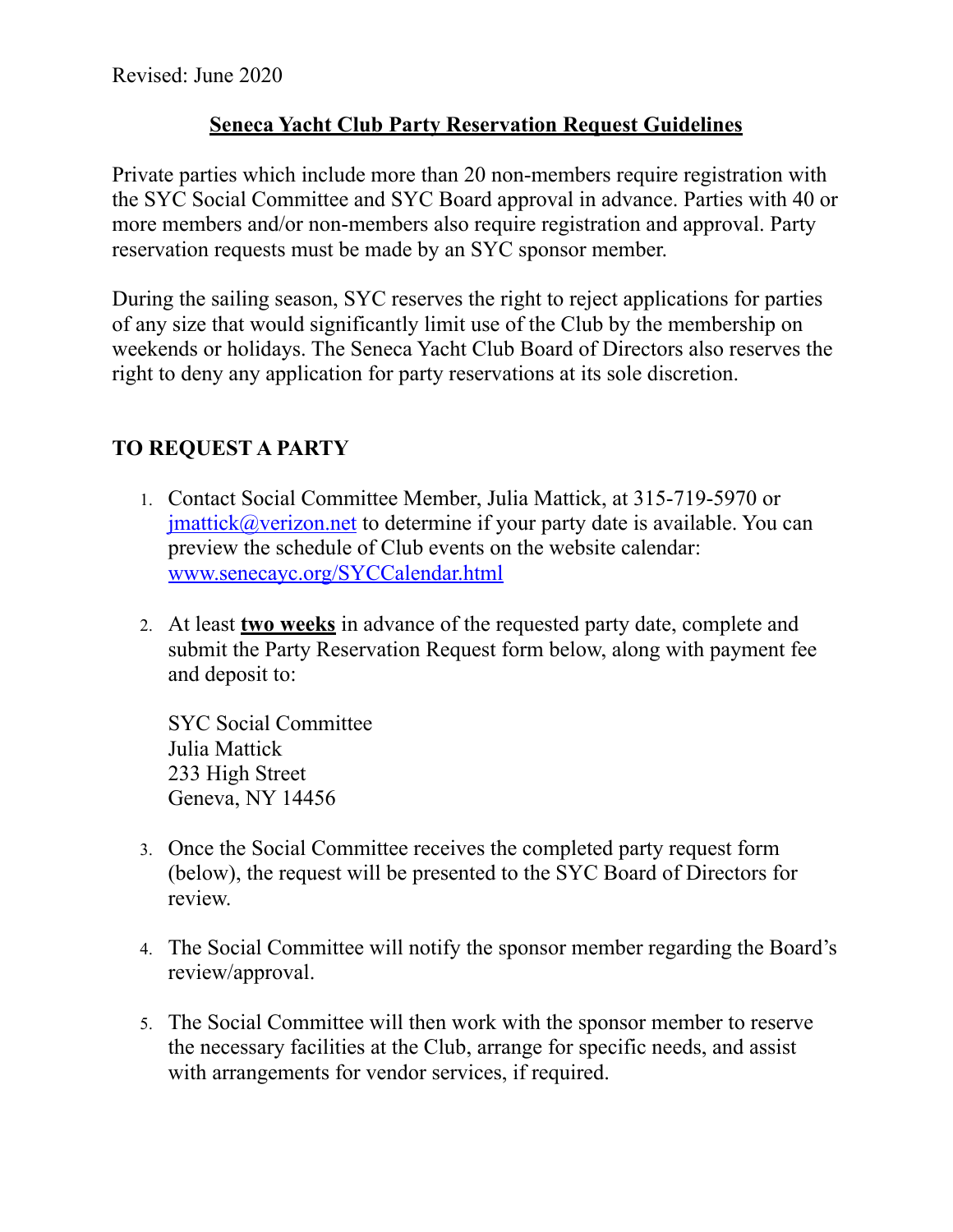PLEASE NOTE: the use of the Club's large propane grill must be arranged with the Social Committee in advance as it is locked and cannot be accessed without a key

- 6. The sponsor member is responsible for the conduct of the party including but not limited to cleanup, trash disposal, and alcoholic beverage control (no sales are allowed on the premises). The SYC requires obedience to all New York State and local laws regarding alcoholic beverage consumption on the SYC premises.
- 7. Reservations must be made for large parties as defined above. We regret that our facilities do not allow for larger parties.
- 8. FEES To defray the expenses of the club for use of the facility the following fees will be collected:
	- $\cdot$  From 20 to 50 non-members \$50
	- $\cdot$  From 51 to 74 people \$100
	- $\cdot$  From 75 to 100 people \$250
	- $\cdot$  Up to 200 people \$400
	- · Fees subject to change
- 9. DEPOSIT In addition, a refundable damage and cleaning deposit of \$100 (separate check) is required.
- 10. These guidelines apply to parties sponsored by the various fleet events as well as events sponsored by individual members or outside organizations. Club-sponsored events are exempt from the fees listed above.

Thank you! The Seneca Yacht Club Board of Directors